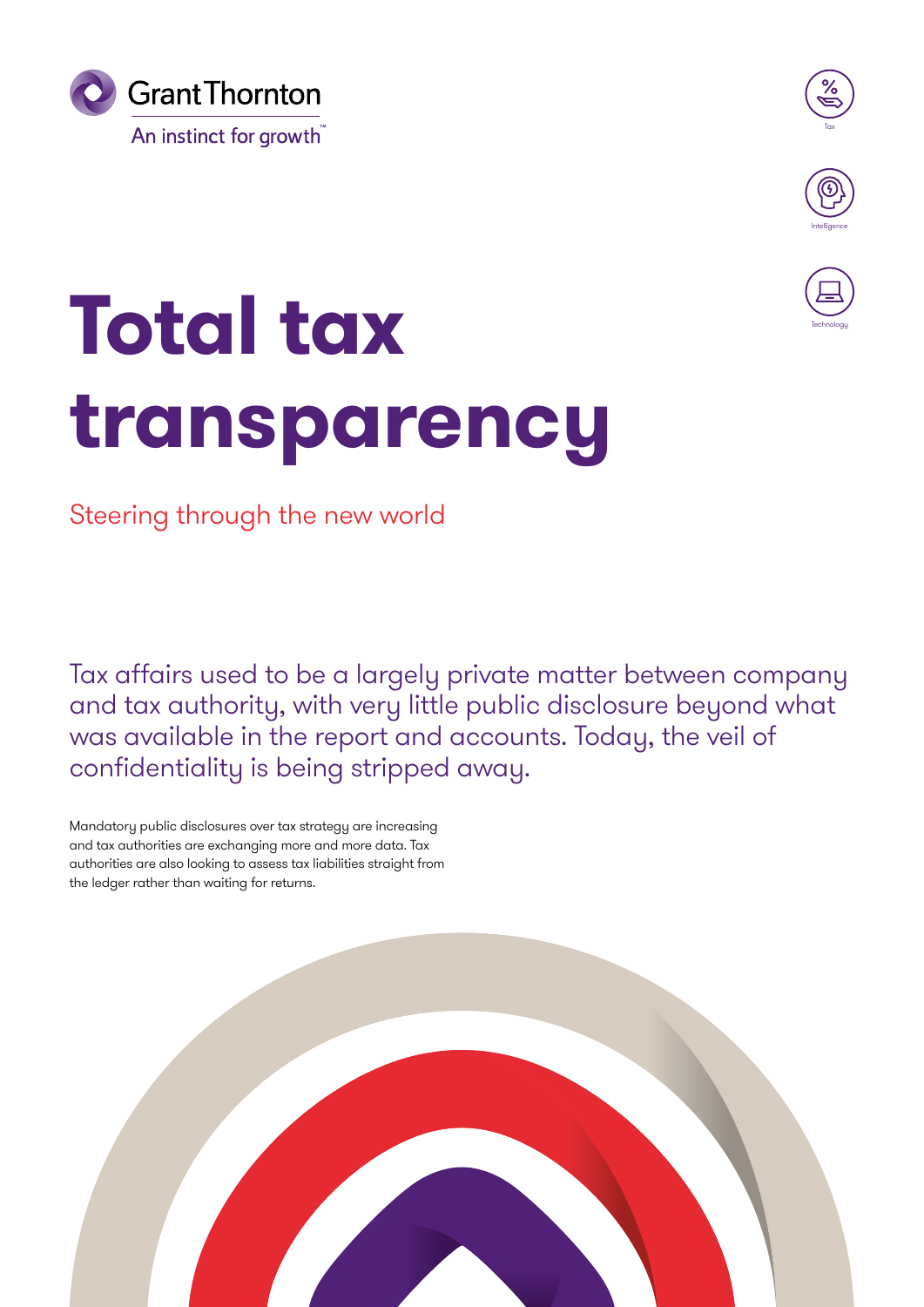# **Game-changing tax risks**

The future of tax transparency opens your business to gamechanging risks. These include the glare of public scrutiny and sensitivities over tax planning that go with this. You also need to make sure that strategies are consistently applied throughout your organisation, and that your systems are up to speed with the demands of real-time tax assessment. But with these risks comes opportunity. It gives opportunity to highlight your commitment to doing the 'right thing' and the contribution you make to society through the tax you pay.

So how will your business steer through the risks of total tax transparency? And how can you take advantage of the opportunities?

If one word defines today's new and unfamiliar tax landscape it would most likely be 'transparency'. Another possible candidate would be the closely related, largely subjective and often highly emotive notion of 'fair'. Your business doesn't just need to do the right thing, it needs to be seen to be doing the right thing, though there are no firm guard rails on what is 'right'.

### Drivers of a transparent tax landscape

If we look at the drivers for this more transparent and sensitive tax landscape, the need to rethink not only tax planning, but also tax systems and governance becomes clear.

## 1 Disclosures are increasing

Tax authorities are facing increasing public and political pressure to root out what is, or at least what is perceived to be, tax avoidance and aggressive tax planning. As a result, the relationship with companies and the confidentiality that underpinned this are giving way to a more publicly transparent and potentially adversarial approach. This can go as far as seeking to publically 'name and shame' particular companies.

Internationally, the EU has opened up the possibility of making Country-by-Country (CbC) reporting publically available.1 This would give stakeholders information about how much tax is paid in different tax jurisdictions, and whether this matches up with turnover and staff numbers. Businesses that declare a high proportion of their taxable income in countries where they have limited operations could face awkward questions. Other countries and regional groupings could follow the EU's lead. There is also the risk that CbC information could be leaked.

[www.europarl.europa.eu](http://www.europarl.europa.eu/RegData/etudes/BRIE/2017/595867/EPRS_BRI(2017)595867_EN.pdf) - Public country-by-country reporting by multinational enterprises - 12 January 2017.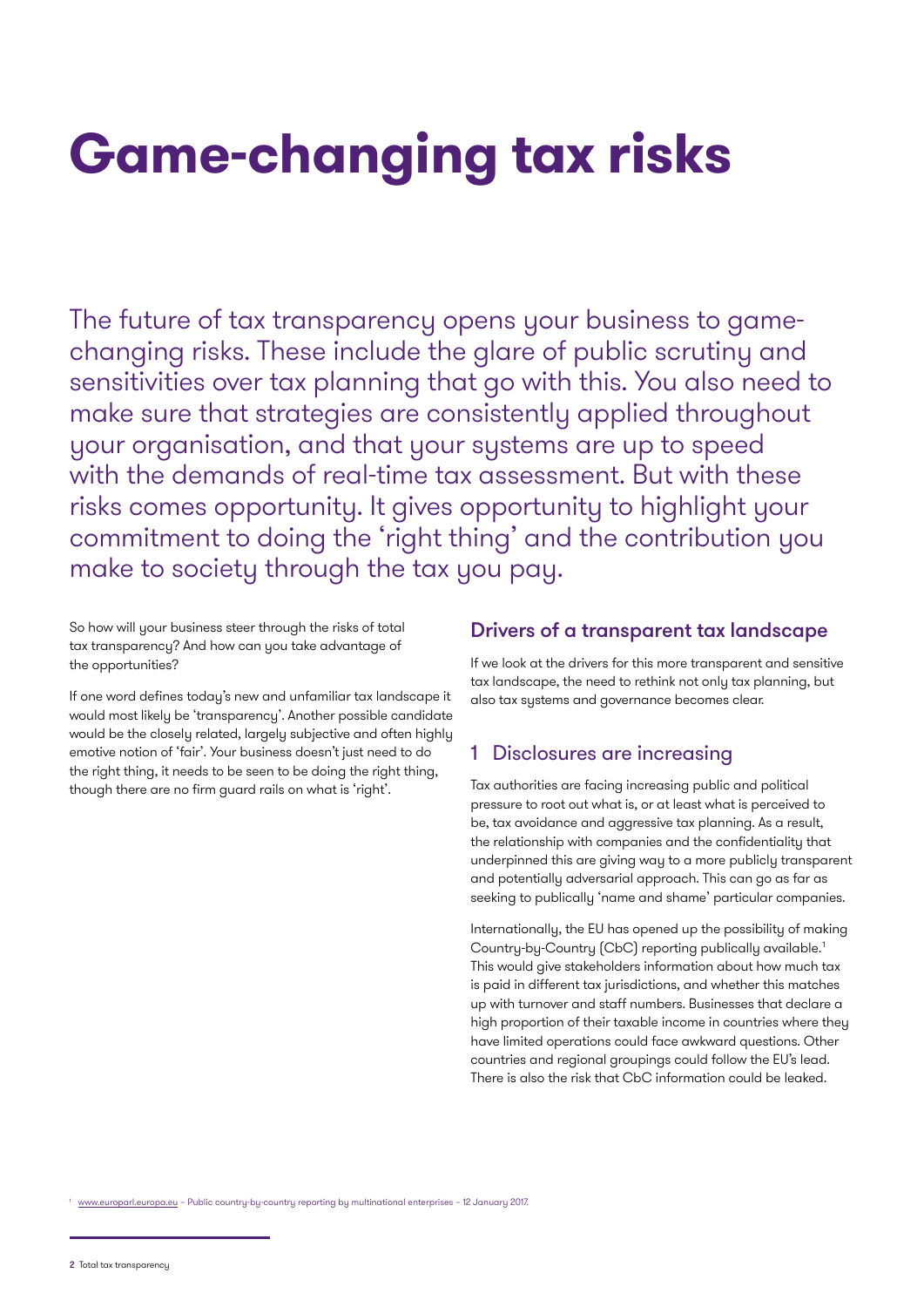Within individual territories, India, Australia and the UK provide telling examples of the direction of travel.

In India, the rapid removal of high value notes formed part of the continuing crackdown on the black economy. The Indian tax authorities have been monitoring bank deposits and checking them against tax records to look out for signs of possible tax evasion.<sup>2</sup> "This data mining will help us immensely in expanding the tax net as well as increasing the revenues, which was one of the objectives of demonetisation" said Arun Jaitley, India's Finance Minister.<sup>3</sup>

Australia requires companies (public companies with turnover of over AUS\$100 million and private firms with turnover of over AUS \$200 million) to publicly disclose their turnover, taxable income and tax paid. The potential for 'naming and shaming' is heightened by the Australian Taxation Office's (ATO) annual tax transparency report,<sup>4</sup> which has become a source of front page headlines. Examples include a feature that gave readers the opportunity to find out which companies pay less tax than theu do.<sup>5</sup>

The UK has gone further by requiring large businesses to publish their tax strategies and governance around this on the Internet.<sup>6</sup> The spotlight isn't just coming from the UK tax authority, but also dedicated non-governmental organisations (NGOs). These are building databases of how much tax is paid where, and checking this against what they calculate the business should be paying in the UK.

#### **Implications**

The tax authorities' moves are designed as a deterrent against aggressive tax planning. Beyond what is legal and legitimate, your business now has to judge whether tax strategies and tax paid stand up to public scrutiny.

#### **Actions**

It's important to think about how your business' tax affairs might come across and whether this reflects the true nature of your approach to tax. One of the big risks is being unfairly labelled as a tax avoider. Some aspects of your strategy may need to be adjusted as a result of greater scrutiny. It's therefore important to get the changes in progress now, rather than waiting to be named and shamed in the future.

You can get on the front foot by setting out your full tax contribution (including payroll and sales taxes), explaining the rationale behind your strategy and how this fits into wider corporate social responsibility. To get your message across, it's important to engage with stakeholders – not just tax authorities, but the media and pressure groups as well.

Tax disclosures aren't just a matter for investor or public relations teams. Tax should be managed as a reputational risk, and the communications and underlying strategies should be steered and cleared by the board. The first step is gauging your tax risk appetite – weighing opportunities for tax limitation against the potential public reaction. To manage the risks, it's important to ensure that tax strategy is clearly understood and consistently applied through the organisation. This in turn requires a more centralised and proactive approach to tax management. It also has implications for systems (discussed further in point 3).

<sup>&</sup>lt;sup>2</sup> [The Times of India India](http://timesofindia.indiatimes.com/india/Deposits-above-Rs-2-5-lakh-to-face-tax-200-penalty-on-income-mismatch/articleshow/55337762.cms) – Deposits above Rs 2.5 lakh to face tax, 200% penalty on income mismatch – 9 November 2016.

<sup>&</sup>lt;sup>3</sup> [www.livemint.com](http://www.livemint.com/Politics/WRTgYztM2cSiT0deLmMWjN/Demonetisation-effect-91-million-new-taxpayers.html) - Demonetisation effect: 9.1 million new taxpayers - 12 May 2017.

<sup>4</sup> [www.ato.gov.au](https://www.ato.gov.au/Business/Large-business/In-detail/Tax-transparency/Corporate-tax-transparency-report-for-the-2014-15-income-year/) – Australian Taxation Office's (ATO) annual tax transparency report.

[www.theguardian.com](https://www.theguardian.com/news/datablog/ng-interactive/2016/mar/22/do-you-pay-more-tax-than-australias-biggest-private-companies) - Do you pay more tax than Australia's biggest private companies?

[www.gov.uk](https://www.gov.uk/guidance/large-businesses-publish-your-tax-strategy) - Large businesses: publish your tax strategy - 24 June 2016.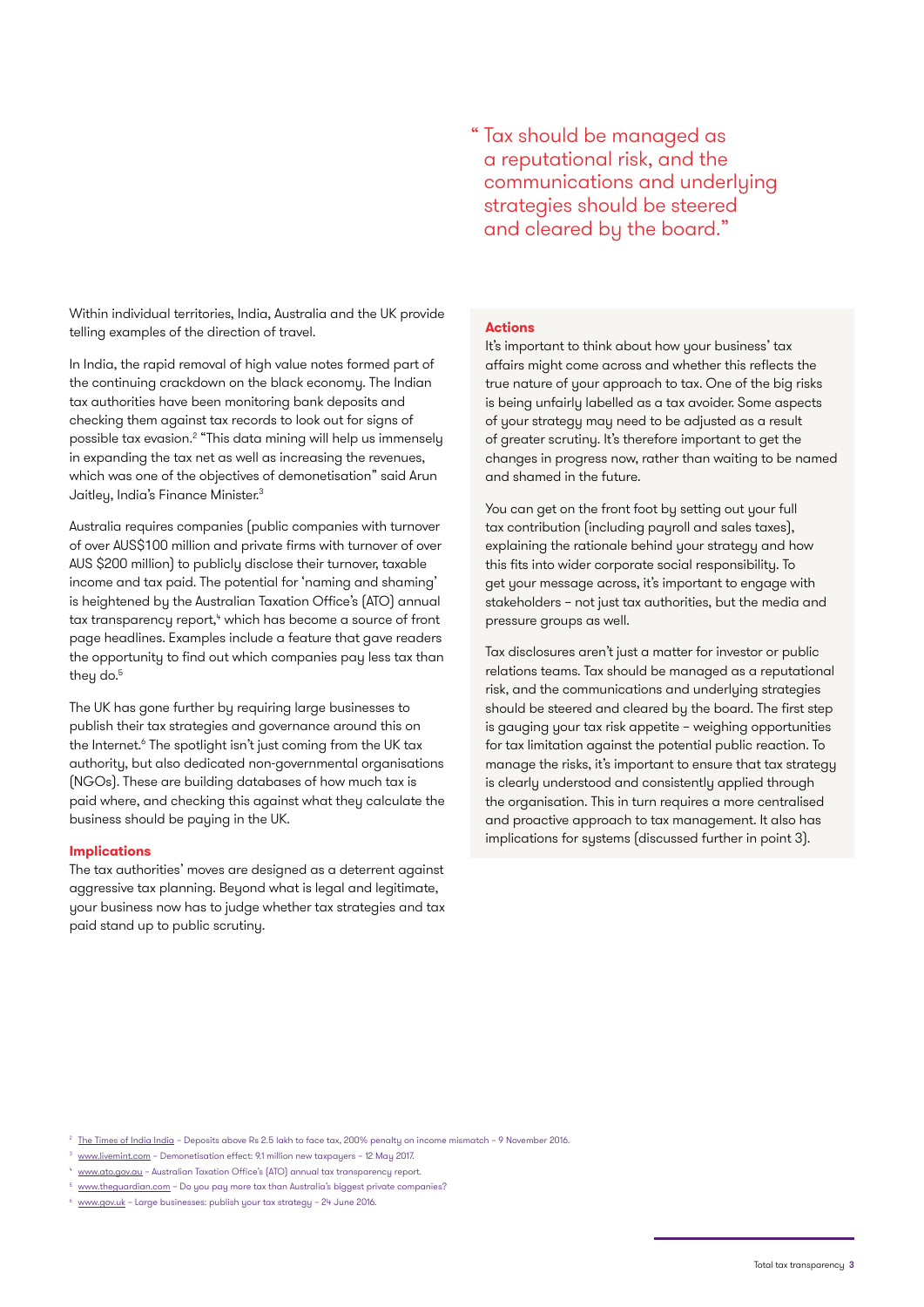Looking at the future, we expect greater " public appetite for tax transparency, more information required to be disclosed and tougher questions."

# 2 Tax authorities are sharing information ever more freely

The OECD's Base Erosion Profit Sharing (BEPS) Action Plan expands the exchange of information through CbC reporting. It also develops the mandatory exchange of information between tax authorities on rulings that could give rise to BEPS concerns.7

Individual tax authorities are also building stronger mechanisms for information exchange into new and updated bi-lateral treaties. The updated treaties between India and Singapore and India and Mauritius provide clear examples of this.

#### **Implications**

Tax authorities can take the information from the CbC reports, along with other sources such as Common Reporting Standard (OECD CRS) and Foreign Account Tax Compliance Act (FATCA), to check how much tax is being paid and where. This would then be checked to see if it tallies with their own expectations, and if not, they would seek to put it right.

#### **Actions**

The spotlight on how much tax is paid and where it is paid requires a review and possible rethink of international tax strategy and management. At the very least, you would need to do your own tally of turnover, staff numbers and tax paid by country to identify any anomalies that tax authorities might question. You'll then need to determine how this can be explained and justified.

If the allocation of tax is difficult to justify, it will be necessary to review and possibly rethink transfer pricing, intra-company debt, location of intellectual property rights and other areas that influence how much tax is paid where.

## 3 Tax authorities are assessing in real-time

Tax authorities want more information, sooner. This puts intense pressure on tax function output and verification. Tax authorities are also using electronic information for faster and more effective tagging, risk analysis and targeting of companies for investigation and audit.

You used to be able to prepare a return after the other financials were finalised. Tax authorities are now beginning to drill into the numbers at source. In the UK, for example, there is a clear ambition for tax to be assessed straight from the ledger. And, as of 1 July 2017, Spain will become the first European country to implement real-time reporting of tax data.<sup>8</sup>

#### **Implications**

This is an environment with a low tolerance for delays and mistakes. A tax function that still primarily relies on manual and low-tech capabilities will struggle to keep up.

#### **Actions**

The pressure on data makes it important to build verification and operational capabilities into the wider rethink of tax risk management. To assure integrity of information, you would need to ensure that processes are sufficiently robust, appropriate and properly maintained. This is likely to require both a bottom-up evaluation of the numbers and top-down assessment of the systems and governance.

Underlying governance would include:

- Defined ownership of the 'tax universe' and accountability gaps eliminated
- Documentation of tax risks and controls
- Robust controls: tested, operated, documented and shared with tax authorities

Many of you are likely to require a significant systems upgrade to keep pace with these demands. Widespread automation and deployment of artificial intelligence may eventually be the only feasible way to respond with the speed and accuracy that are required. Our recent article entitled 'Seizing opportunities – tax automation and artificial intelligence' looks in more detail at how automation is changing the tax function.<sup>9</sup>

[www.oecd.org](http://www.oecd.org/tax/beps/oecd-releases-standardised-it-format-for-the-exchange-on-tax-rulings-under-beps-action-5.htm) - OECD releases standardised IT-format for the exchange on tax rulings under BEPS Action 5.

- <sup>8</sup> [www.meridianglobalservices.com](https://www.meridianglobalservices.com/blog/2017/05/04/Spain-to-introduce-real-time-reporting-of-tax-data) Spain to introduce real-time reporting of tax data 4 May 2017
- [www.grantthornton.global](https://www.grantthornton.global/en/insights/articles/tax-automation-and-artificial-intelligence/)  Seizing opportunities with tax automation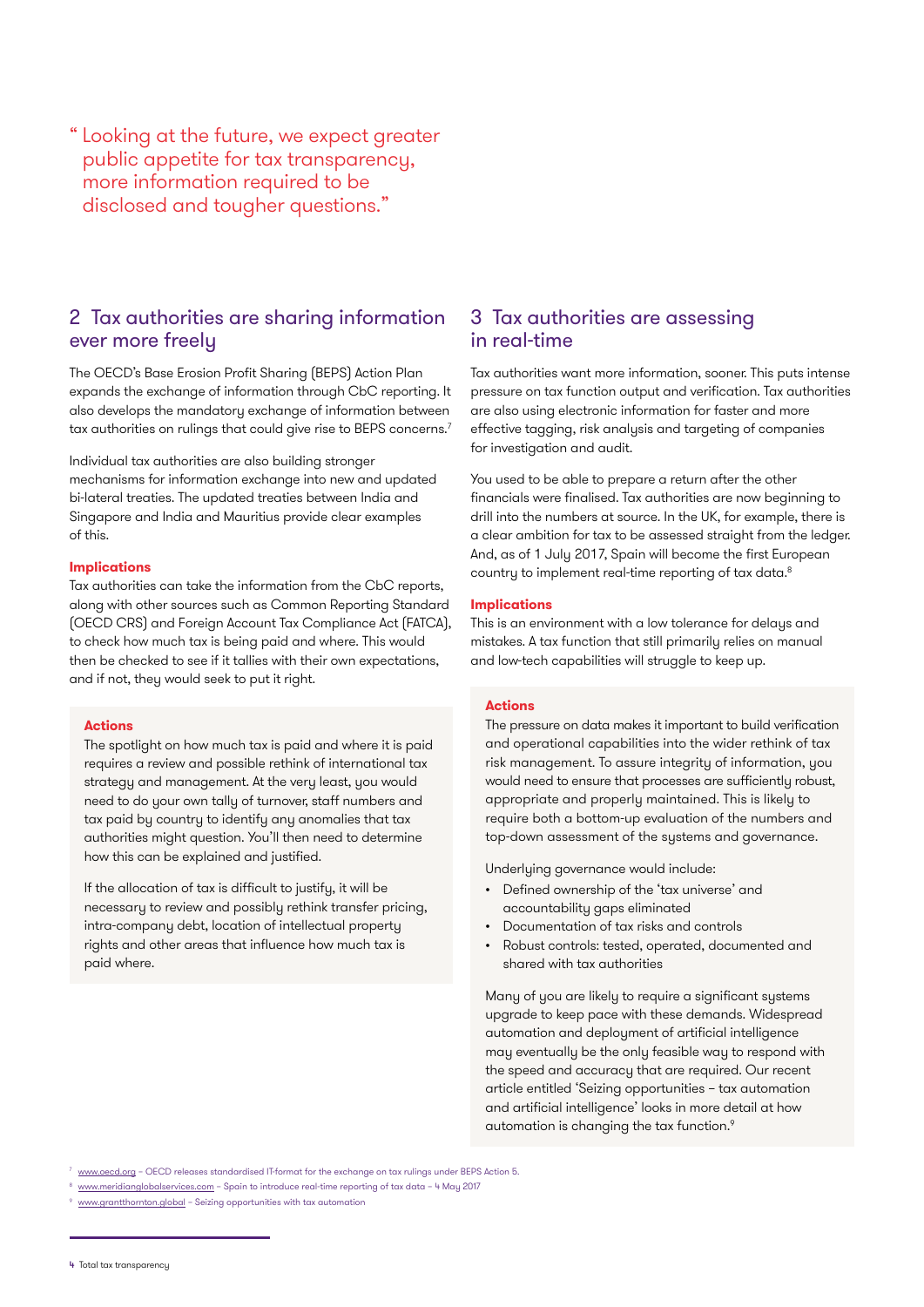# **A new reality**

As a business, you already face the pincer of more tax data in the public domain and more public focus on it. Looking at the future, we expect greater public appetite for tax transparency, more information required to be disclosed and tougher questions. These challenges are heightened by the speed with which you have to extract and disclose the data on the one side, and the growing need to justify your strategy on the other.

It's therefore vital to determine whether you're reporting the correct information and portraying your organisation in the right light across the globe. What are the resulting risks? What are the potential opportunities? Total tax transparency may require a different strategy, governance and systems, so it's important to assess and address the new reality now.

If you would like to discuss any of the areas raised in this article, please contact your own Grant Thornton adviser or one of the contacts listed.

#### Australia

Vince Tropiano E [vince.tropiano@au.gt.com](mailto:vince.tropiano%40au.gt.com?subject=)

Mark Griffiths E [mark.griffiths@au.gt.com](mailto:mark.griffiths%40au.gt.com?subject=) India

Gaurav Mittal E [gaurav.mittal@in.gt.com](mailto:gaurav.mittal%40in.gt.com?subject=)

United Kingdom Martin Lambert E [martin.lambert@uk.gt.com](mailto:martin.lambert%40uk.gt.com?subject=)